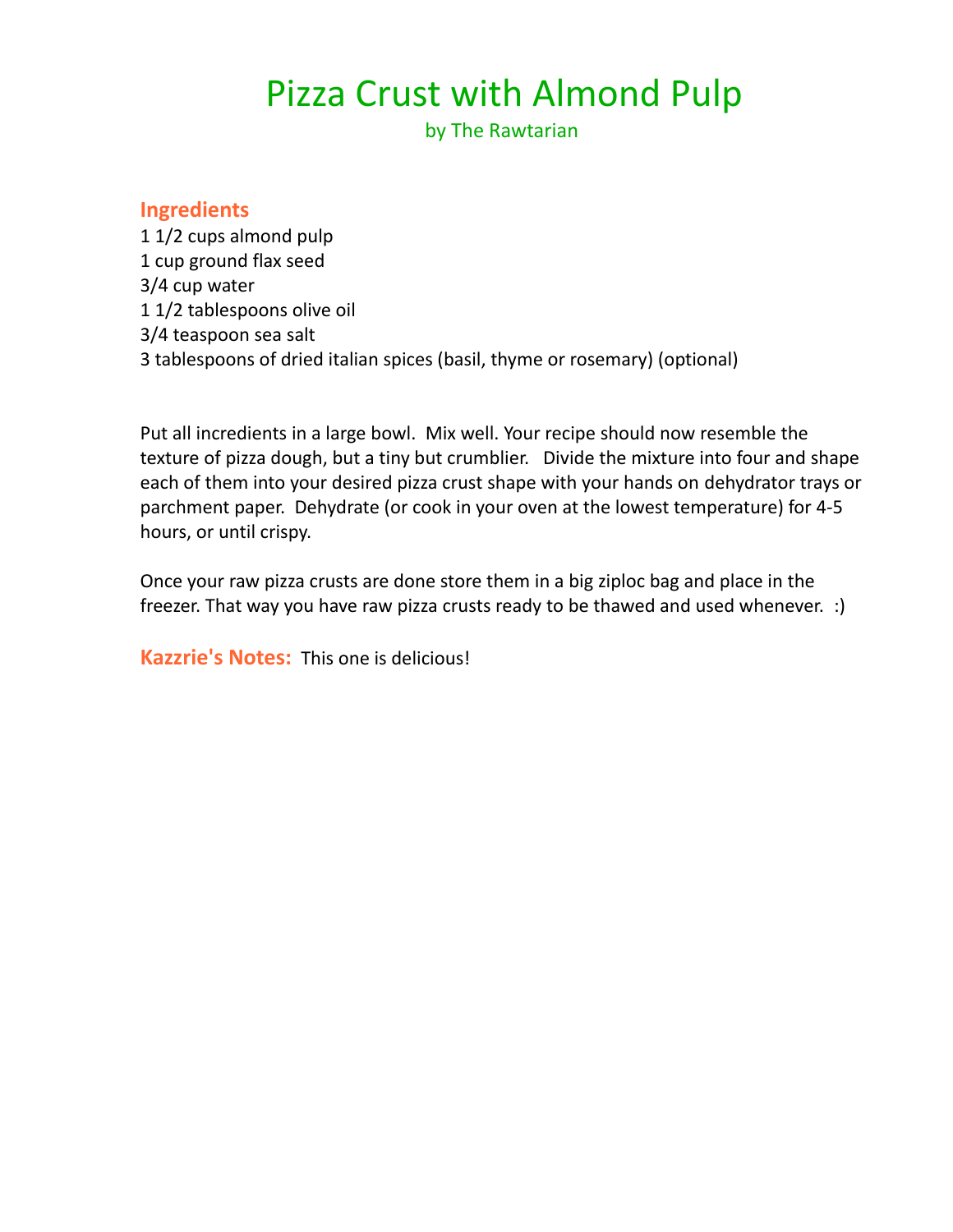# **Pizza Crust (no dehydrator needed!)**

http://goddessintheraw.blogspot.ca/2011\_01\_01\_archive.html

# **Crust**

1 cup flax seeds ground into powder 1 cup sunflower seeds ground into powder 2 Tbsp. olive oil 2 tsp. oregano

I used my coffee bean grinder to make the powders. Place everything in a large bowl, mix and knead with your hands, adding water as needed to make a sticky dough. Press dough into the bottom of a large dish (or make small single pizza rounds on separate dishes.)

Once your raw pizza crusts are done store them in a big ziploc bag and place in the freezer. That way you have raw pizza crusts ready to be thawed and used whenever. :)

**Kazzrie's Notes:** I made this and tried it full raw and it was OK. I then put it in the overn at 250 for about an hour so the outsides got a bit crispy and it was much better slightly cooked.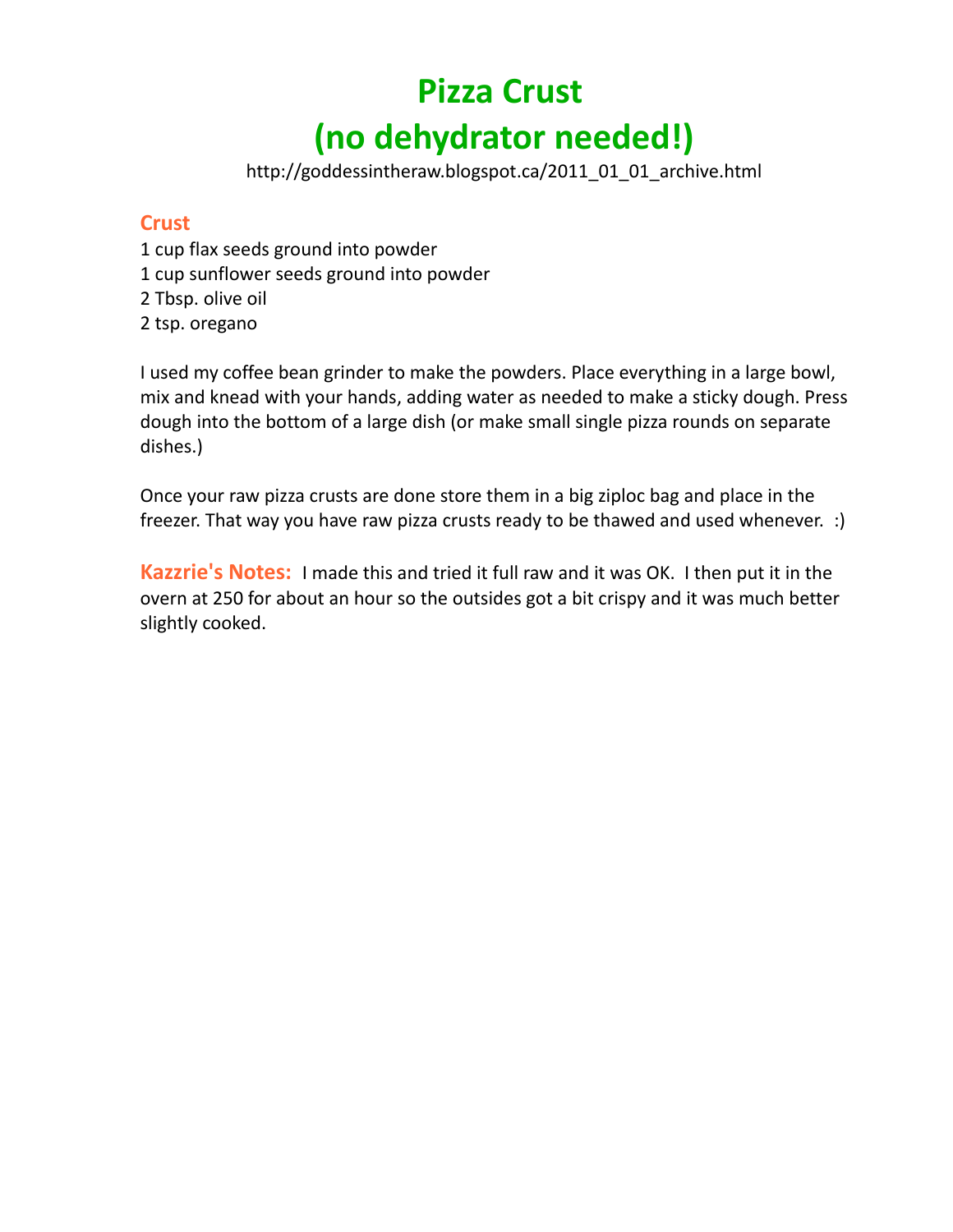# Raw Pizza

#### makes four small pizzas

# **Ingredients:**

1/2 cup each of hemp seeds, raw pumpkin seeds and sunflower seeds

- 1 cup walnuts
- 1 teaspoon salt & pepper
- 2 teaspoons dried basil (or a handful of fresh)
- 1 tablespoon agave/maple syrup or a few dates
- 1-2 tablespoons water, as needed
- 1/2 onion, sliced (optional)
- 2 peeled garlic cloves (optional)

Pulse all ingredients in your food processor until it sticks together. Divide the mixture into four and shape each of them into your desired pizza crust shape with your hands on dehydrator trays or parchment paper. Dehydrate (or cook in your oven at the lowest temperature) for 4-5 hours, or until crispy.

Once your raw pizza crusts are done store them in a big ziploc bag and place in the freezer. That way you have raw pizza crusts ready to be thawed and used whenever. :)

**Kazzrie's Notes:** I didn't have any walnuts so I just put in a bit more pumpkin and sesame seeds (maybe an extra ¼ cup of each). This one is also delicious but I think my favourite is the Rawtarian's Pizza Crust with Almond Pulp.